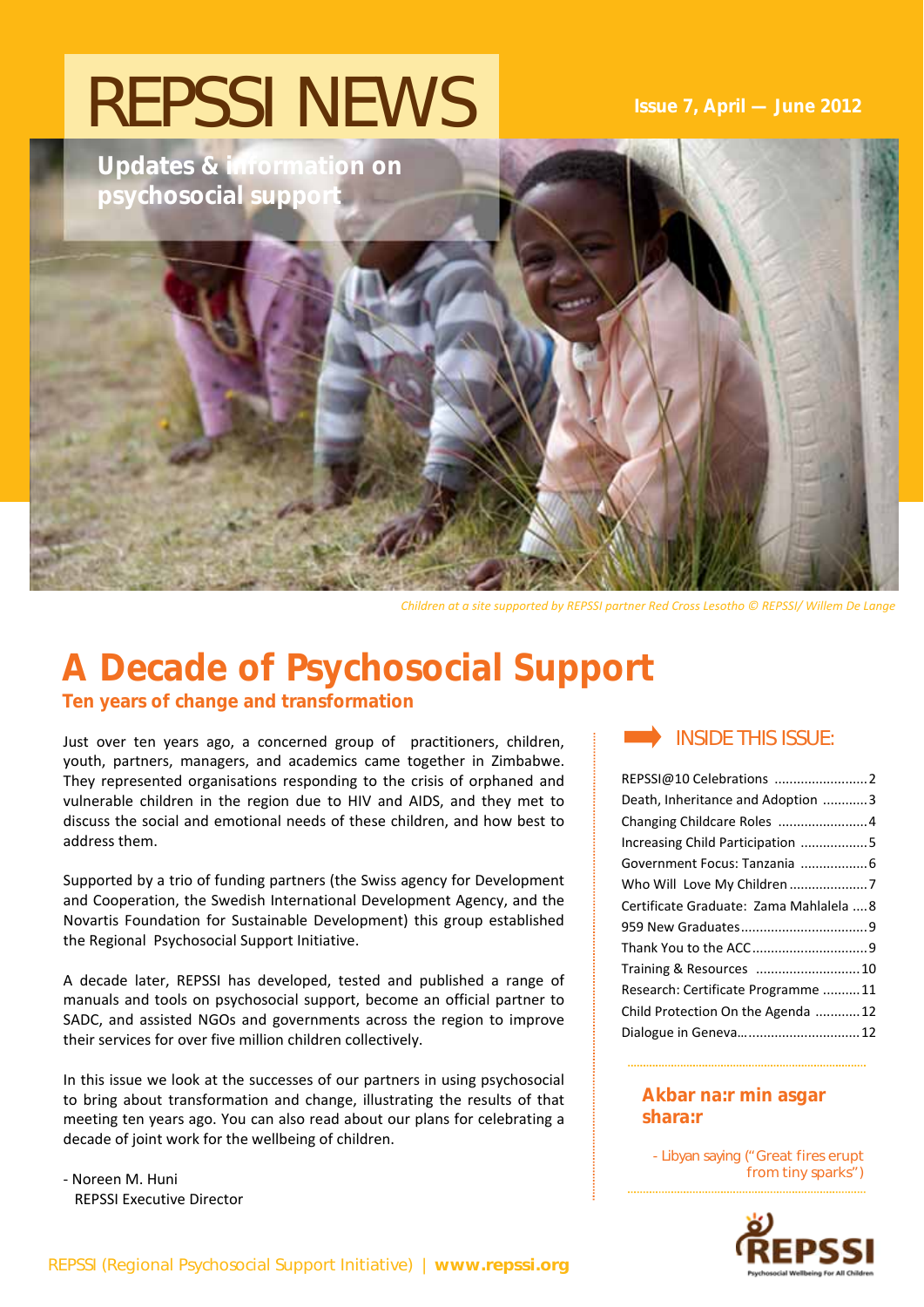### **REPSSI@10 Celebrations**



*Children featured in the short REPSSI video, available on the front page of the website www.repssi.org*

*To celebrate ten years working together for the wellbeing of children, we will be holding events throughout the region and beyond.* 

#### **Events**

To the right is a listing of all the in‐country events to be held across East and Southern Africa. REPSSI will also be holding a reception before the International AIDS Conference in Washington, to celebrate with our international partners.

#### **Publication**

A special publication will be released in June, collecting together stories from our partners across the region. If you would like to be sent an electronic copy when it is launched, simply email communications@repssi.org.

#### **Website**

A special section has been developed on the REPSSI website, where testimonies and reflections from our partners, founders and Board will be posted over the coming months.

| <b>Activity</b>            | <b>Date</b>     |
|----------------------------|-----------------|
| Regional                   |                 |
| Reception at International | 21July          |
| <b>South Sub-Region</b>    |                 |
| South Africa               | 11 October      |
| Swaziland                  | 23 August       |
| Lesotho                    | 27 September    |
| <b>Central Sub-Region</b>  |                 |
| Zimbabwe                   | 26 October      |
| Mozambique                 | 16 June         |
| <b>Botswana</b>            | 27 July         |
| Angola                     | 28 September    |
| <b>East Sub-Region</b>     |                 |
| Tanzania                   | 30/31 August    |
| Kenya                      | 17 August       |
| Uganda                     | 25 May          |
| <b>North Sub-Region</b>    |                 |
| Zambia                     | 30 August       |
| Malawi                     | 16 June         |
| Namibia                    | To be Confirmed |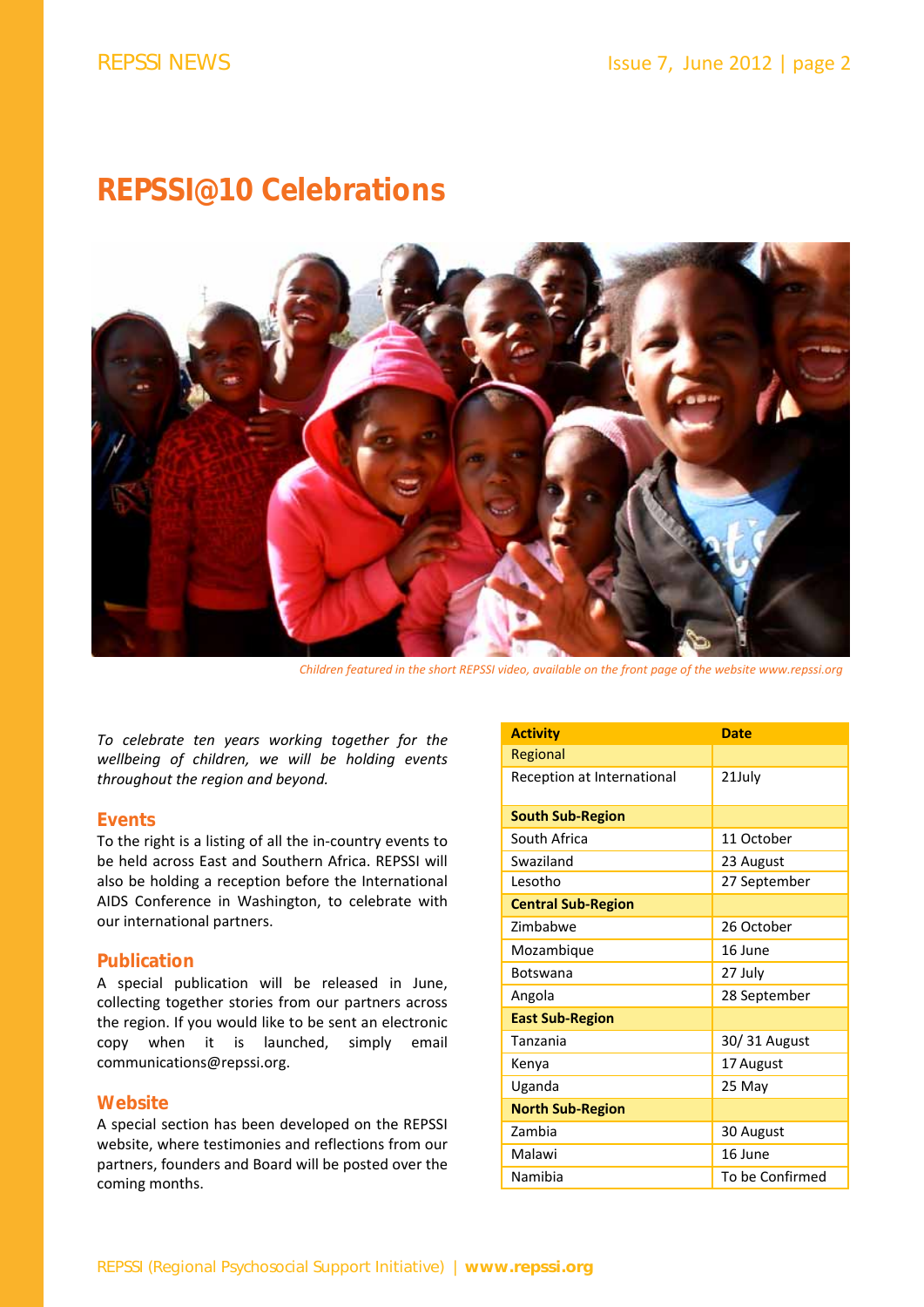### **Attitudes to Death, Inheritance & Adoption**



*Children at an early Childhood Development Centre with CONSOL Homes, Malawi © REPSSI*

*Traditionally, many practices surrounding death can overlook children and their rights. Psychosocial support activities can help communities see the affect on children, and change their behaviour.* 

#### **Speaking about Death**

In many communities across the region, children are not involved in the death of their parents. They are not brought to the funeral, nor are they even told that the parent is dead. "In the past we were hiding the death," explains a caregiver with **ZAMWASO**. "When a parent passed away we told the child they were away travelling."

However, when encouraged to think about issues from the child's perspective, our partners report that communities realise children need the opportunity to grieve, and begin to change their approach. "Now, children take part in the process and that is a remarkable change," says Association Vute, an affiliate with our partner **Save the Children** in Mozambique.

#### **Inheritance Rights**

Despite laws protecting children's inheritance, relatives of the dead parent often appropriate land or possessions belonging to the child.

Our partners have related many cases of how this practise is being reversed. In Zimbabwe, a grandmother in **MASO's** support group explained to us that she had taken property from orphaned children. The discussion in the *Journey of Life* had reduced her to tears when she understood how her behaviour had affected her nieces and nephews. *"*It helped me to realise that if anyone dies in the family, the property must be used for the good of the children," she said.

#### **Treatment of Orphaned Children**

Children can also be treated badly when adopted by another family after the death of their parents. This discrimination can take many forms, such as being forced to eat separately, given fewer clothes and possessions, or just being made to feel unloved.

Thankfully, behaviour like this can be changed through careful awareness‐raising activities, as partners from across the region attest. A traditional leader in Malawi told us this following training from **CONSOL Homes**. "Before we did not treat orphaned children in the community well," he said. "But after the *Journey of Life* and other training, that cruel behaviour has been reduced. We know now that an orphaned child is a child like any other."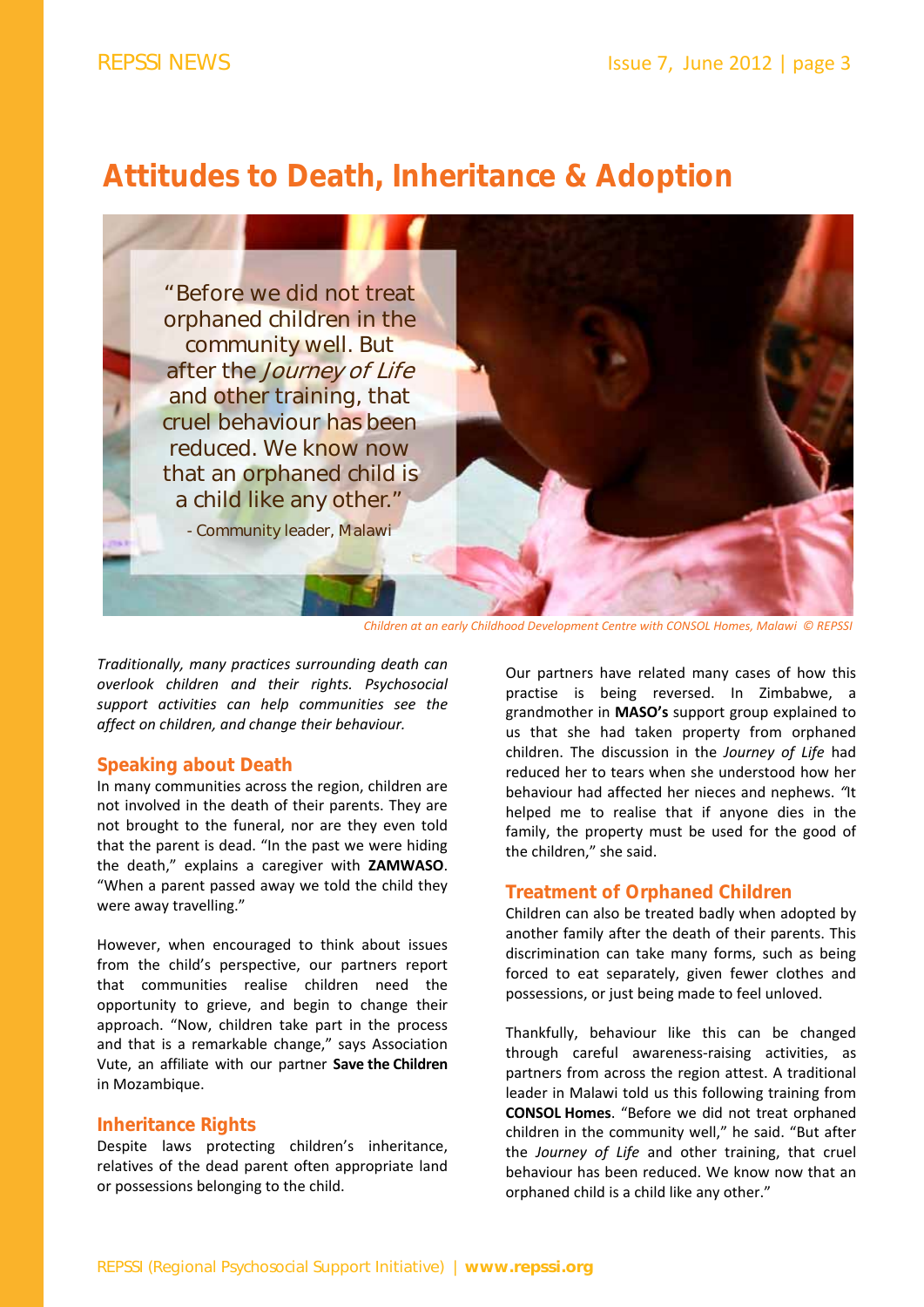### **Changing Childcare Gender Roles**



Childcare in Africa is still predominantly seen as a woman's role, and as a result is often undervalued. However, the awareness-raising and personal reflection that psychosocial support activities promote often help challenge these gender roles, and encourage men to become more concerned about the vulnerable children in their communities.

#### **Kenya**

Zephania Anyango is the only male member of his support group in the slum area of Nairobi, Kenya. Wearing a knitted cap and a permanent smile, he encourages other men to follow his example.

"African old men, like me, I give them a message," he says. "Men like me should volunteer and come together to do the kind of work I am involved in so that the country develops."

His group runs income‐generating activities to support vulnerable children, and holds kid's clubs at the weekend. They found their direction through a *Journey of Life* workshop, and have also received other psychosocial support training.

When asked what inspires them to be involved in this work, he replies "Love... it begins from the home and moves outside. The love spreads to everyone. It's this love that makes us do the work."

#### **Tanzania**

In the Kimandolu district of Arusha, Tanzania, Mohamed Nyasuka is a member of the Most Vulnerable Children's Committee. These committees were set up by St. Lucia Hospice and Orphanage in cooperation with the local government, following REPSSI training. Their role is to identify and assist vulnerable children in their area.

When he went on home visits as a committee member, and saw the situation of vulnerable children in their home, he realised that he really did need to provide this support.

"Other men have tried to discourage me," he told us. "But this is my vision. I love children. When I was selected and trained by St. Lucia it was my dream coming true. This is from my heart."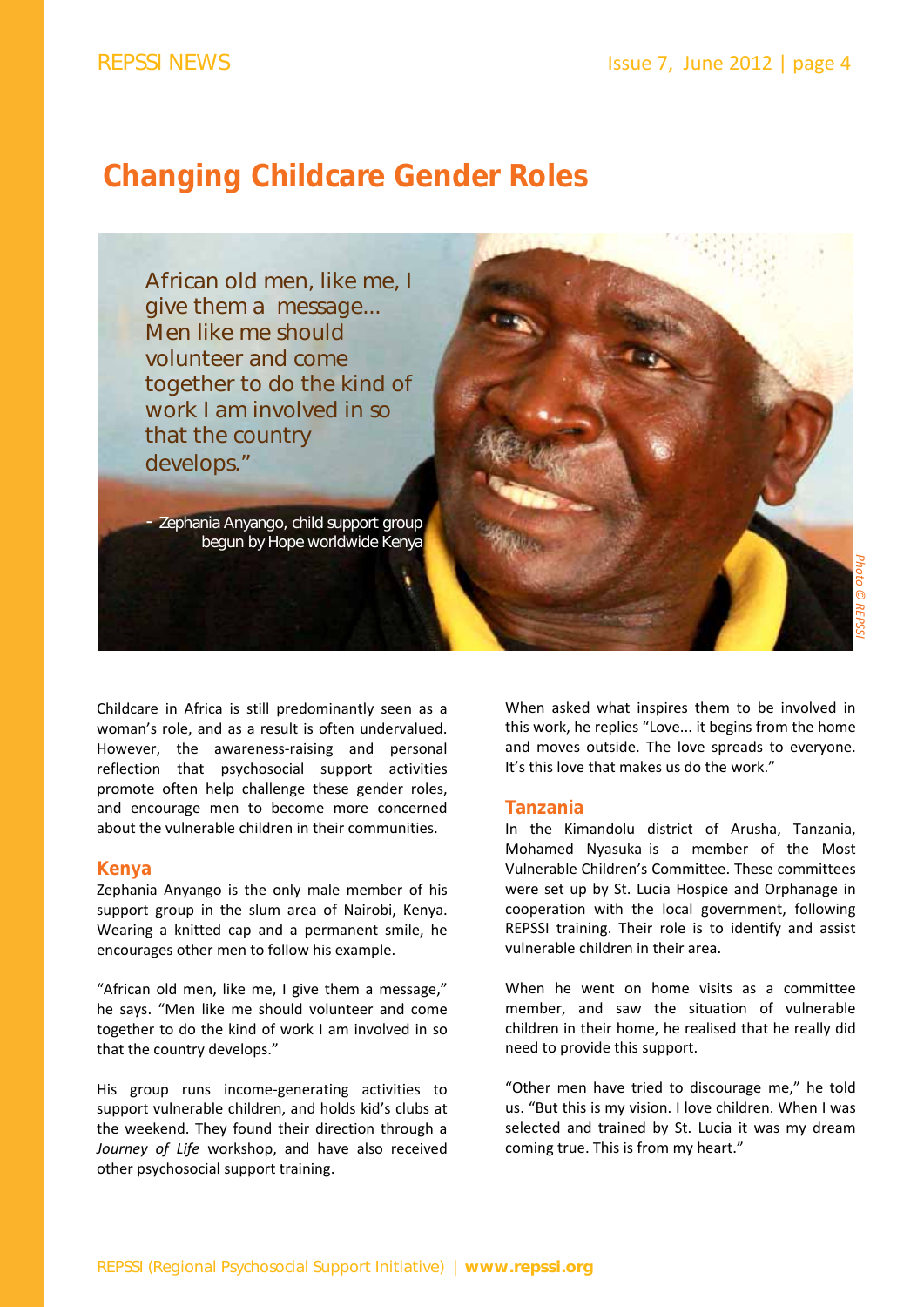## **Increasing Child Participation**

*Children's voices are not always solicited, or listened to, in families or communities. Many parents, staff members, community caregivers and traditional leaders we have spoken to have told us that the psychosocial support training from our partners has helped them to listen to children and include them in decision‐making.* 

Agnes, the director of Fanang Diatla, an organisation supported by REPSSI's partner, **the Nelson Mandela Children's Fund,** explained the shift that had occurred in her area and organisation: "It is not our culture to consult children, to consult teenagers, we do things and the child is left behind… It is something that was lacking, but psychosocial support has opened our eyes that a child's suggestion is very important."

In Zimbabwe, a **Midlands AIDS Support Organisation** (**MASO)** support group member explained a very similar shift that occurred after participating in *Journey of Life* activities.

"Before, there is this feeling that children were not to participate in decisions at home," she said. "After being trained on listening to children, talking to children, there was a big change from what we traditionally used to do."

In Tanzania, caregivers in groups established by the **Zanzibar Muslim Women's AIDS Support Organization** (ZAMWASO) say they now listen to children at a younger age, and have moved to ensuring the greater participation of children.

One caregiver, Moskes Omar, explained the changes she had witnessed. "Before *Journey of Life* training we were way behind. When children came with questions we were not in a position to receive, give answers or information but only being harsh. We could not understand them."

The training helped parents to listen, and see about things from the child's perspective."We have noticed positive changes in the children. They can now approach us and we can have a discussion. We can now exchange and share ideas."

Francisco Canivete, the director of a REPSSI partner in Angola, **Association Elavoko Lyomala**, has noticed similar changes after training in psychosocial support by REPSSI: "I have seen that as a result of workers being trained on psychosocial support, children are now happy and both children and the workers know how to interact with each other. Attitudes and behaviour are transformed and children are now feeling at easy to communicate and interact."

"When children came with questions we were not in a position to receive, give answers or information but only being harsh… [now] we have noticed positive changes in the children. They can now approach us and we have a discussion."

- Moskes Omar, Caregiver, Zanzibar



*Photo © REPSSI*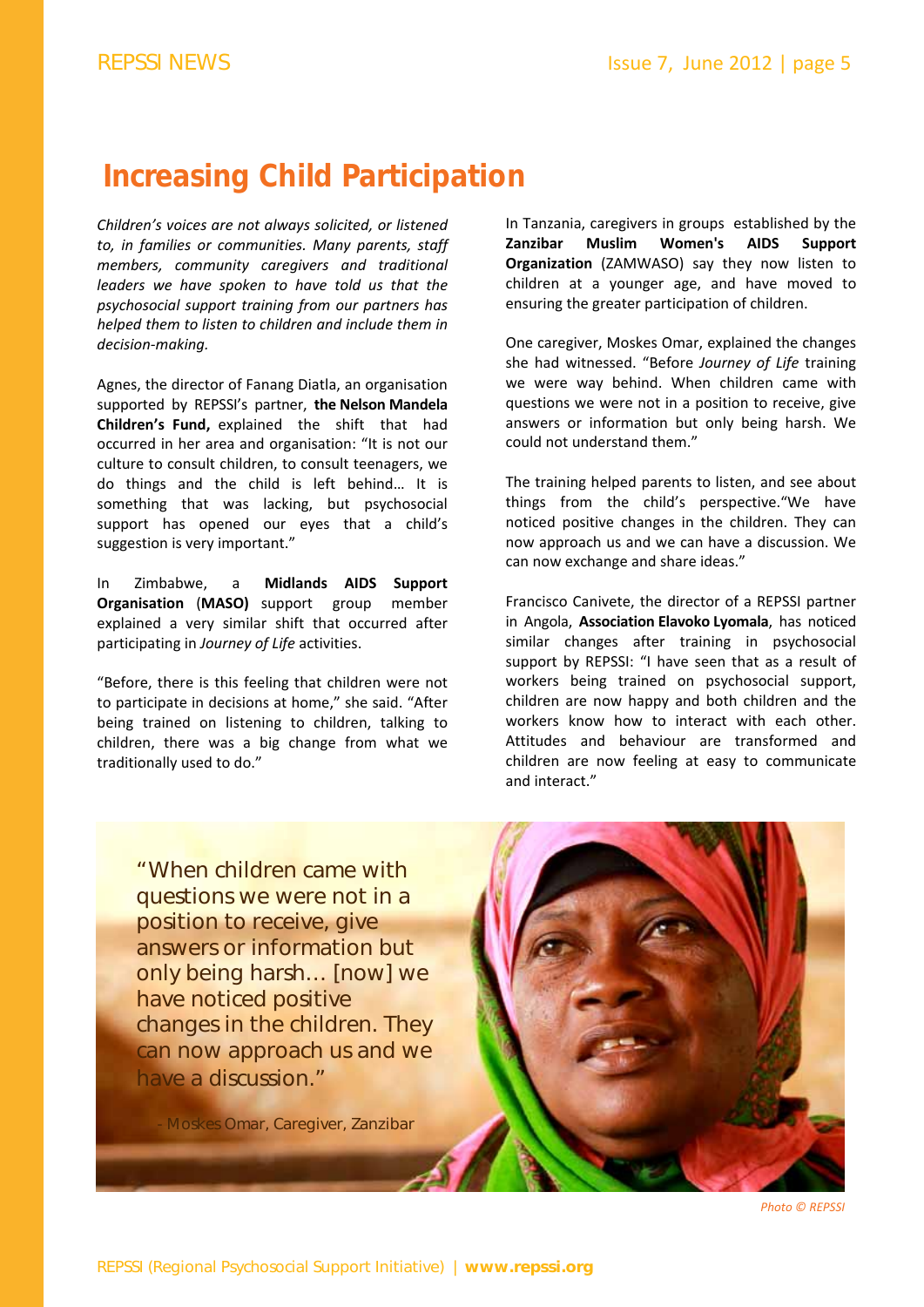### **Government Focus: Interview with Jeanne Ndyetambura (Tanzania)**



Jeanne Ndyetambura is the Assistant Commissioner for Social Welfare, Government of Tanzania. Her Ministry's mandate is to address issues concerning all vulnerable groups.

"We thought about the vulnerable groups and what they need, and psychosocial support was found to be one of the primary services that was necessary to adopt," says Jeanne.

"We went into partnership with REPSSI and ever since we have been working with REPSSI in terms of capacity development of the government, to be able to mainstream psychosocial support in our services."

The government in the process of developing national guidelines for psychosocial care and support, and with REPSSI's assistance has conducted trainings for staff at the national level, and for caregivers at community level.

"In most cases," Jeanne explains, "the kind of caregivers we are dealing with is largely very elderly caregivers who are caring for orphans, grandchildren, or even, children who are taking care of other children… So you see these are the two categories of care givers who are very vulnerable because they lack care parenting skills."

In Tanzania, 53% of all vulnerable children are cared for by very elderly grandparents, and 12% are cared for by their siblings. The government's programmes work with children through children's clubs where they address emotional issues affecting them, and provide them with coping strategies and advice.

"We have been getting feedback that it is really making an impact," concludes Jeanne proudly. "Children who have thought they can never make it in life, they are starting to dream again."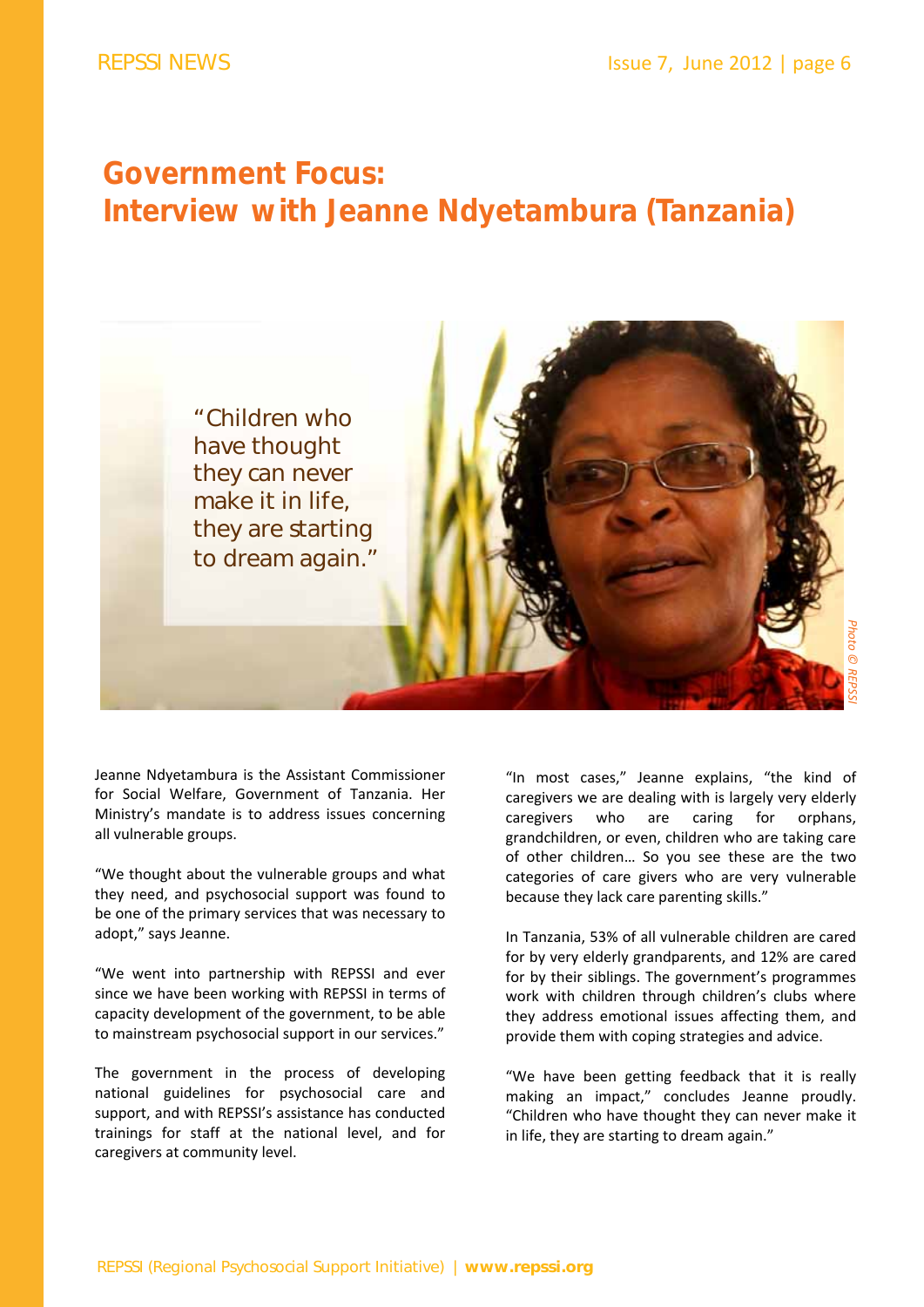

### **Who will Love my children? Capacity building for orphanage caregivers in Cameroon**

#### **By Sipelile Kaseke, Regional Training Officer**

Often one can hear children in orphanages sing and dance, but these uplifting songs hide a sad reality increased vulnerability of children.

Not all children in the orphanages are orphans. Many have parents or caregivers, but they are left at the orphanages out of desperation, or with the hope that their children will get a 'better' life. A 'better' life in this case means food, accommodation and shelter. Issues of love, identity, care, protection, and affection are not the main drivers for bringing children to orphanages.

Although orphanages are not the best place for a child to grow up, they can play a role in providing alternative care for children. Caregivers working in orphanages are doing the best they know, to love, protect and support the children. Challenges they face include constantly increasing numbers of children, a lack of ability to manage different children's behaviours, and a lack of support and involvement from community members.

The trainings that REPSSI has been conducting in Cameroon, with the support of **Centro per la Salute del Bambino**, have focused on strengthening the capacity of institutions, families and communities, care for children; mobilize support; and increase child participation as well as child to child support.

The lessons learnt from this experience are summarised in the box opposite. Find more information about our tools and training. Contact training@repssi.org or visit www.repssi.org.

### **Lessons learned...**

… through our interactions with caregivers from the orphanage and representatives from the Cameroon Department of Social Affairs include:

- Many orphanages were started out of love by concerned citizens. However, it is clear that their lack of capacity to run and manage insti‐ tutions affects not only the sustainability of these institutions, but also the well‐being of the caregivers. Therefore, **capacity building should be holistic and involve other technical service providers.**
- There is a need to strengthen the social service workforce, so they can monitor pro‐ grams, provide mentorship support, and af‐ fect real change in cultures and practices within the institutions. Therefore, **capacity building for implementing organisations should include the government.**
- **•** Strengthening families and communities needs to be a priority for government and supporting organisations. Interventions such as unconditional cash transfers to families, succession planning, and community conver‐ sations can help protect children.

If institutional care is to be recognised as a part of the social protection sphere, there is a need to ensure that institutions operate in line with the *Principles of Alternative Care* as outlined by the United Nations Human Rights Council.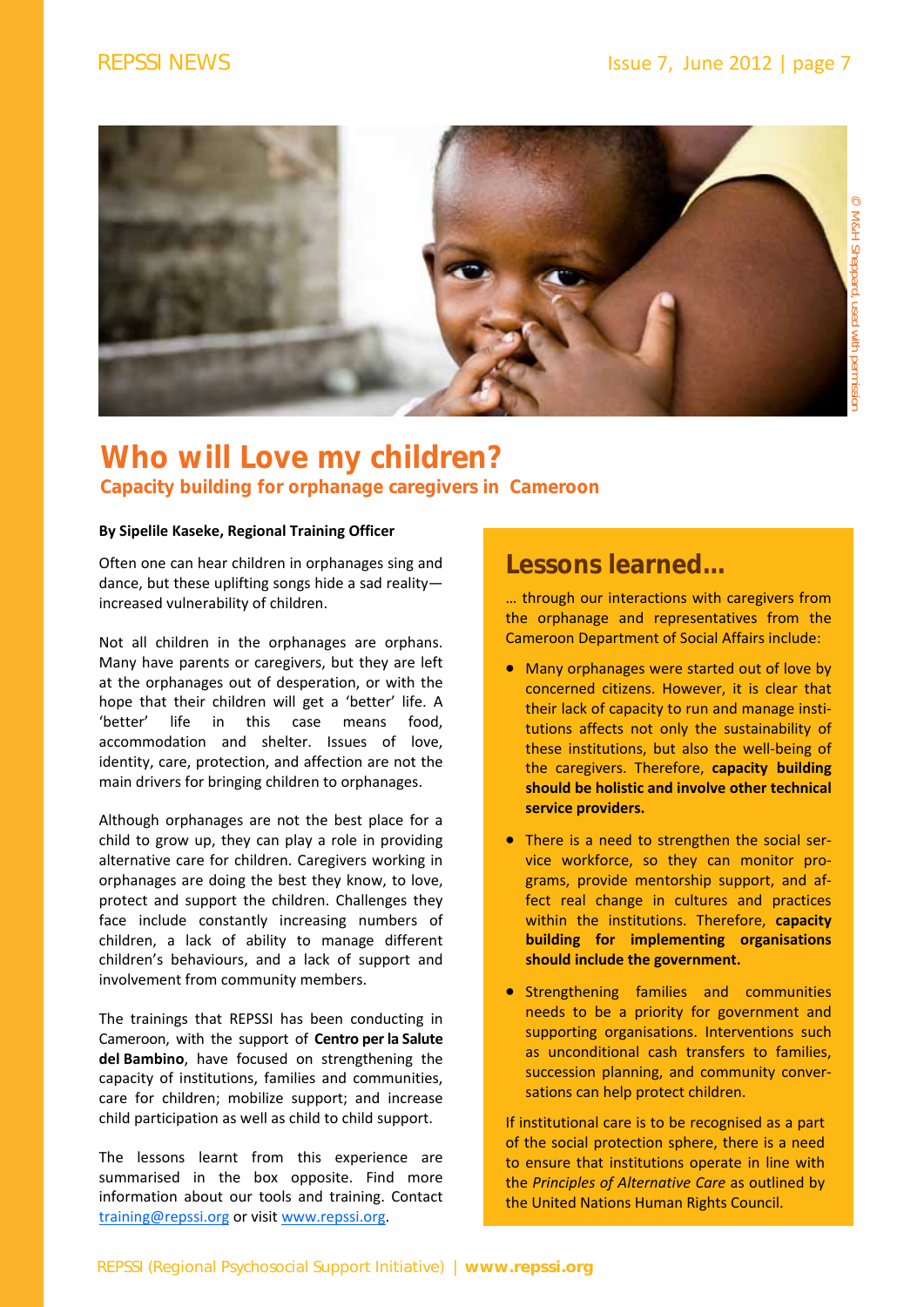### **Certificate Graduate: Sergeant Zama Mahlalela**



Sergeant Zama spent five years working in communities across Swaziland with the Domestic Violence Unit of the Royal Swaziland Police Force. This is a sensitive and complex role for police officers to perform, and one which she says innovative new distance‐learning Certificate has helped her greatly with – especially as she is now responsible for guiding all new recruits to the force in how to behave in this area.

Last year, as a result of her graduation from the *Certificate Course in Community‐based Work with Children and Youth*, developed by REPSSI and UNICEF, she was promoted to a position at the Police Training College. She is now a trainer on domestic violence issues, passing on her knowledge about child protection and sexual offences to 200 recruits a year.

"These [new recruits] are going to be transferred to different communities, they are going to be hands on in the job, they should know how to handle children," she explains. "The Certificate really empowered me to share what I learned and transfer it to others."

The Certificate is a course developed specifically to provide people like Zama—who are working directly with children-with the skills to protect and empower children through their work.

"I enjoyed finding new skills," she smiles. "We learned about human rights, the Convention on the Rights of the Child, and about the best interests of the child. We also learned that children need to participate... they need to be part of reaching a consensus... children are not just to be seen, they are to be heard also."

As a result of the course, Sergeant Zama now ensures that children are consulted in any policing decisions made about their welfare. The course also helped her to handle cases of domestic violence. "[Victims] need support more than anything, they need psychosocial support," she remarks. "As a police officer, you have to identify their support system in the community, so they don't become a victim again. You need to find avenues to help, to empower them... so they can regain their trust."

"As police officers we deal with the community, and children they are part of the community," she concludes. "I would recommend that other law enforcement agencies take up this course."

*The Certificate Course in Community‐based Work with Children and Youth is accredited by the University of KwaZulu‐Natal, and delivered in Swaziland through the University of Swaziland. The third intake will begin in July, in 11 countries in East and Southern Africa. To learn more, contact info@repssi.org.*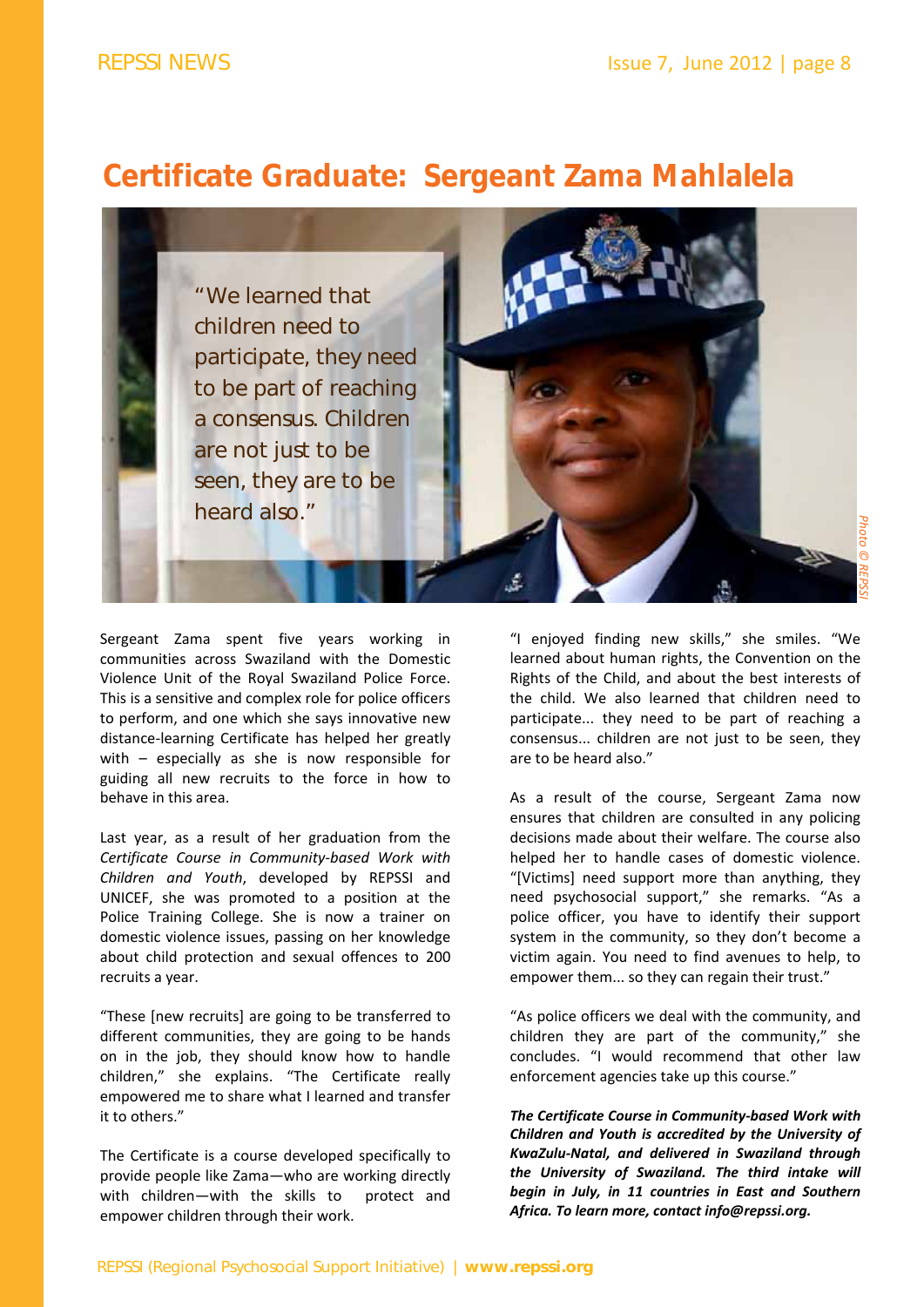### **959 new Graduates for the Wellbeing of Children**

Just under a thousand new graduates across nine countries celebrated their new qualification in the *Certificate in Community Based Work with Children and Youth* during March and April.

Though no two graduations were quite the same, they were all joyous. In Lesotho the students sang, "we have long been waiting for this day to come". Graduations were also graced by many dignitaries: the Deputy Prime Minister of Swaziland, the Minister of Gender, Children and Community Development of Malawi, and the Permanent Secretaries of Gender, Children and Social Development in Kenya and of Education, Sport, Arts and Culture in Zimbabwe.

Graduations marked the completion of 18 months of intense study in psychosocial care, protection and

support for 959 graduates who are drawn from the ranks of community caregivers, faith groups, teachers, police officers, voluntary children's officers, child protection assistants and others working with children and youth at community level. The course is delivered through the innovative situated, supported distance learning method. Nsamizi Training Institute of Social Development in Uganda describes this delivery mechanism as "Taking the Institute to the people".

The numbers of graduates in each country were:

| Kenya      | 104 | Swaziland | 119 |
|------------|-----|-----------|-----|
| Lesotho    | 106 | Tanzania  | 106 |
| Malawi     | 111 | Uganda    | 129 |
| Mozambique | 8   | Zambia    | 114 |
| Namibia    | 42  | Zimbabwe  | 120 |



*Certificate graduates from Zambia, at the Mindolo Ecumenical Foundation Photo © REPSSI*

### **Our gratitude to the African Centre for Childhood**

The **African Centre for Childhood** played a central role in the design and development of the Situated, Supported Distance learning delivery model that sets the *Certificate in Community Based Work with Children and Youth* apart from so many other training programmes. The ACC also was pivotal to the administrative and logistical management for the delivery of the course in eight countries in the first cycle and ten countries in the second.

To date, 1454 students have successfully graduated. In the second cycle, five national academic institutions effectively delivered the course.

REPSSI acknowledges with deep appreciation the critical role that the ACC management and team played in the early stages of delivering the certificate and the success that has been achieved.

In the third cycle the ACC has transferred all the delivery responsibilities to REPSSI and the UKZN. REPSSI has employed Maria Makgamathe and Annalee Hough who previously worked on the certificate delivery with the ACC. They are based within the UKZN from where they continue to support the delivery. The third cycle is beginning in September. For more information please contact **info@repssi.org**.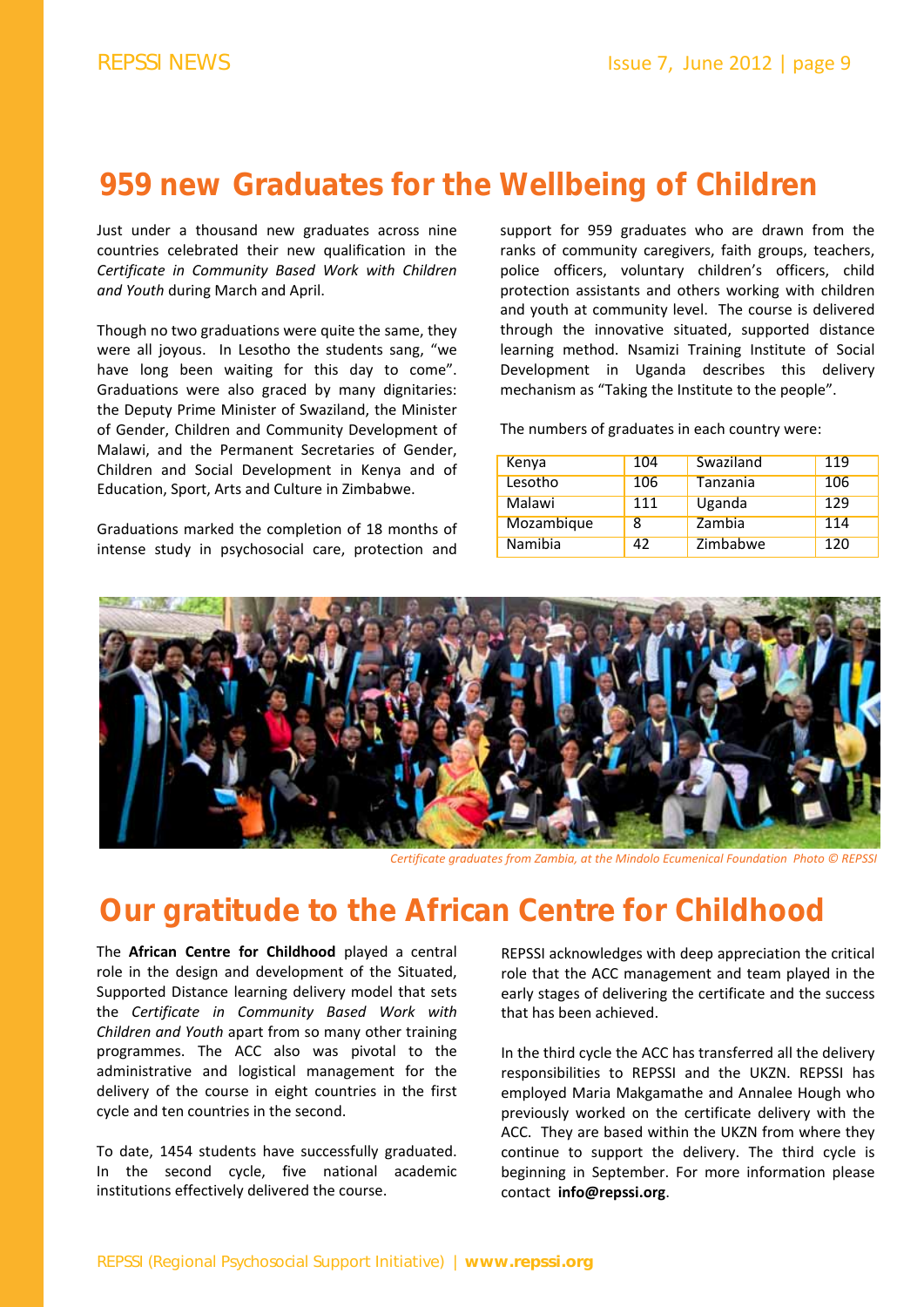### **Resource Page: Tools & Training for Change**

REPSSI has a range of materials and trainings that are useful for changing attitudes and practises. We have *also recently accredited two new tools in cooperation with our partners. Read more below.* 

As a leader in psychosocial support, REPSSI is often approached by individuals and organisations to endorse or improve their own psychosocial material. To this end, 2012 has seen REPSSI engage in the endorsement of two publications both of which augment REPSSI's repertoire of tools and approaches.

#### *Say and Play (with Population Council International)*

*Say and Play* is an interactive tool designed for orphans and vulnerable children from three to six years old and those who care for them. It uses pictures, stories and games to help children speak about their lives and, through these activities, and it guides adults to identify and support the emotional and social needs of children.



#### *You Are A Great Child: What's Great About You (with Janet Bauer)*

REPSSI is in the process of reviewing *What's Great About You*® originally developed by Janet Bauer. This process will soon lead to REPSSI's endorsement of the programme, which is designed to empower children ages 7‐18. REPSSI is particularly interested in *What's Great About You* as a school‐based programme which can help children understand that they have many positive qualities, and that they are unique and wonderful. It will be introduced to teachers via REPSSI's situated, supported, distance learning Teacher Certificate Course.

#### **Other REPSSI Tools**

Find more information about our tools and training. Contact training@repssi.org or visit www.repssi.org.

#### **Certificate Course**

You can learn more about the Certificate Course mentioned on pages 8, 9 and 11 by contacting info@repssi.org website. A short video is also available to view on our website.

# **Upcoming Training**

REPSSI will be holding a training for **Regional Resource People in Psychosocial Support Concepts & Approaches**, in Arusha, Tanzania, from 17 to 28 September.

Understanding children's behaviours, supporting grieving children and working effectively with families and communities are amongst some of the challenges faced by many organisations today. The ability to program in the context of HIV and AIDS, poverty and conflict still remains a challenge.

REPSSI is offering a workshop that will develop your skills in child and youth programming, with emphasis on social and emotional well-being.

The workshop will explore psychosocial support concepts, models and approaches and also enhance your training and programming skills in this field.

*Join us from the 17th – 28th of September 2012 for a fun time of learning and sharing!*  You can contact training@repssi.org for more information on training solutions for your organisation.

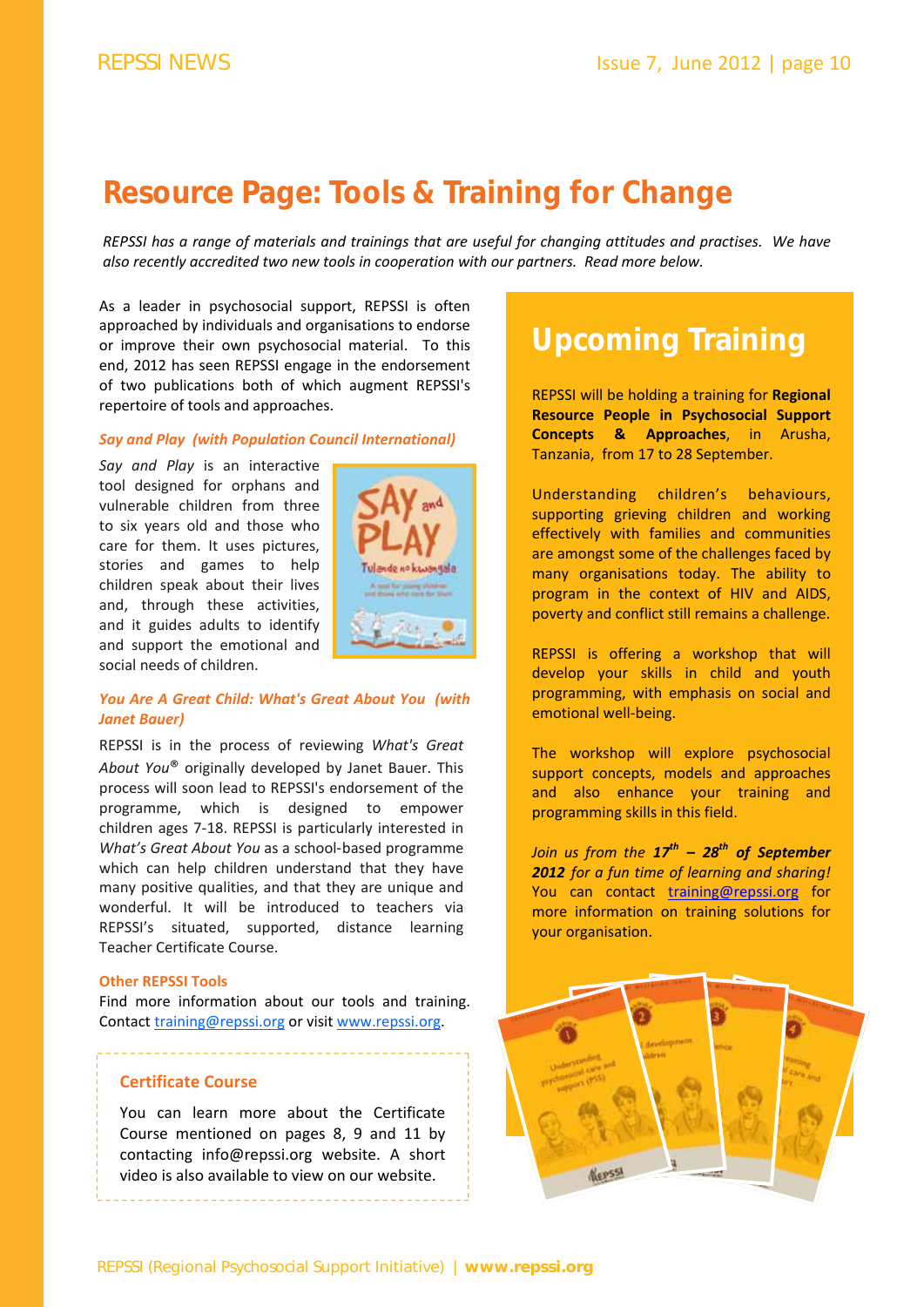

Students in the Nairobi area, Kenya, gather for their three-weekly supervised session with their Mentor © REPSSI

## **Research: REPSSI's Distance Learning Course**

#### **By Lisa Langhaug, REPSSI Head of Research**

REPSSI has been busy collecting data from our alumni of the *Certificate Course on Community Based Work with Children and Youth*.

First, we reached 64% (309) of the graduates from the first Certificate cycle (2009) by phone, and asked them to complete a short questionnaire. Then, we collected similar data from the students who have just graduated from the second cycle of the Certificate. Some of the questions we asked them were the same as those for alumni from cycle 1, but we also asked them about their direct work with children. As the completion rate was lower than expected (67.3% completed the evaluation form, and 42.5% reported on direct work with children), we will continue to collect data from this group.

What did we find? Firstly, we found that our alumni attribute **changes they are making in their communities** to the learning they obtained on the Certificate.

We also found that many of our graduates **remain in their communities**. 18 months after graduation, 70% of the alumni reported they had not moved from their communities, indicating the strength of a situated, supported distance learning programme.

Data from our questionnaires also confirmed that we are reaching the right kinds of people with this course: **those who work directly with children**. Using data collected from our recent graduates, we can estimate that each of them is working with approximately 130 children (which translates to 113,400 children across ten countries), 7 of whom are living in child headed households (translating to 5,700 across ten countries). In addition, on average, our graduates are working with 19 caregivers (who each are caring for even more children).

Equally important, data from our graduates suggests that the certificate course has helped those who were in **volunteer positions to move into paid ones**. 18 months after graduating, 23% of those who started the course as volunteers are now in paid positions, 74% of whom think that this change is as a result of their being on the course. Even immediately after graduation, 9% of those that were volunteers are now being paid. Of those already in paid positions, 23.4% report being promoted.

Graduates also report feeling **more respected within their organizations**. More than two‐thirds (70%) report being asked to lead a psychosocial support initiative in their organization, and 40% report being asked to lead trainings that include psychosocial support .

REPSSI will continue to collect data from the graduates of the Certificate, and share the results.